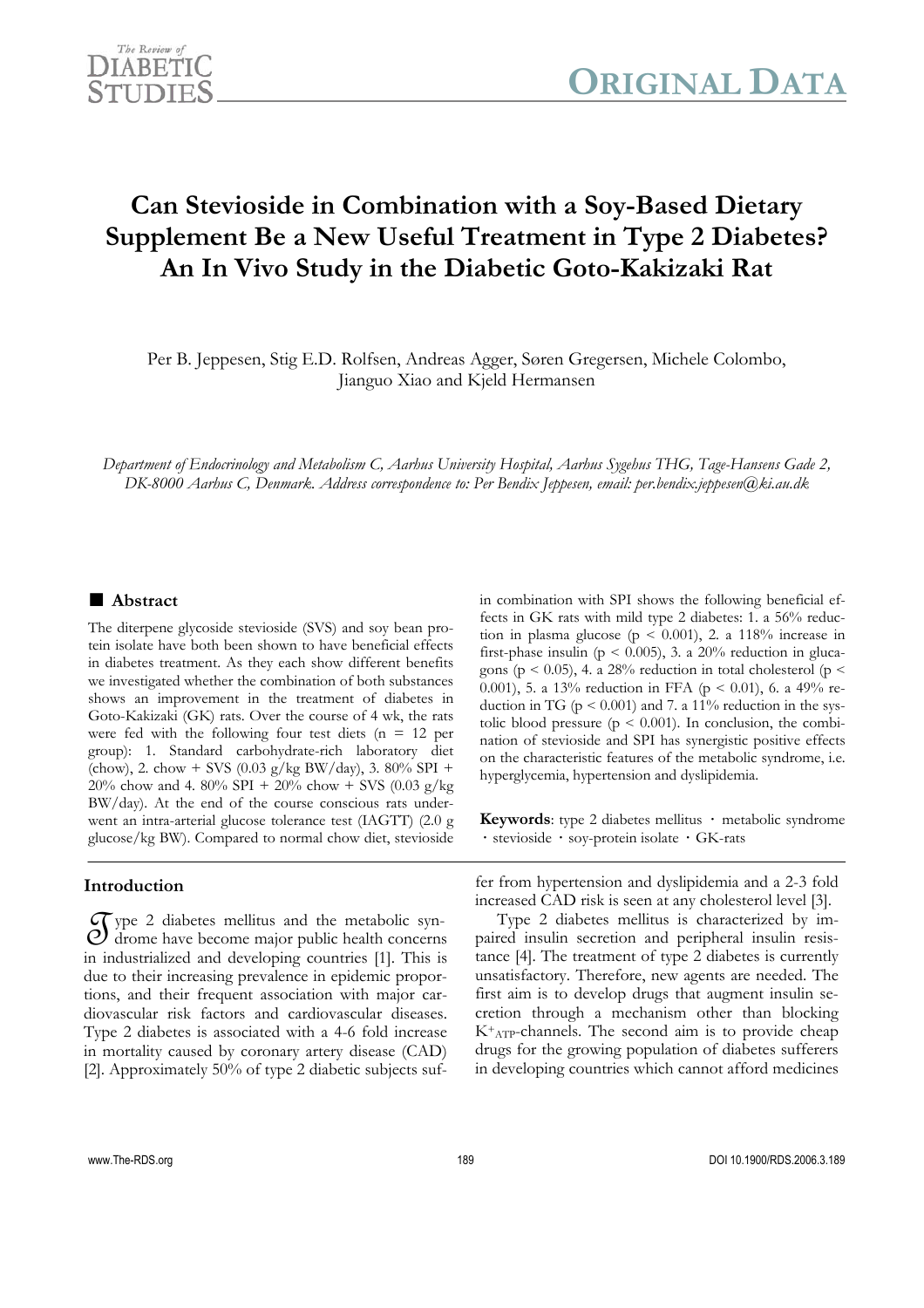currently available from industrialized countries. Traditional anti-diabetic plants might provide a useful source of new oral anti-hyperglycemic compounds, or supply simple dietary adjuncts to existing therapies. On this account, the World Health Organization Expert Committee on Diabetes has recommended investigation into traditional methods for the treatment of diabetes [5, 6]. As a traditional medicine, the plant *Stevia rebaudiana Bertoni* (SrB) is used in the treatment of diabetes among the Guarani Indians in Paraguay and Brazil [7, 8]. Oral intake of SrB extracts has been shown to suppress plasma glucose in diabetic subjects [9, 10]. The diterpene glycoside, stevioside (19-O-βglucopyranosyl-13-O-β-glucopyranosyl (1-2)-β-glucopyranosyl-steviol) (Figure 1), isolated from SrB, exhibits a direct insulinotropic action in both isolated mouse islets and the clonal beta-cell lines (INS-1) [11, 12]. Furthermore, we have shown that stevioside possesses insulinotropic, glucagonostatic, anti-hyperglycemic and blood pressure-lowering effects in diabetic animals [13, 14]. Stevioside also exerts an anti-hyperglycemic action on postprandial blood glucose levels in type 2 diabetic subjects [15].

Soy intake has been linked to improved blood lipid levels and decreased arterial fatty streaks, thereby reducing the risk of atherosclerosis [2, 16-19]. The soy components that may exert beneficial cardiovascular effects include protein, lipids, fiber and phytochemicals, including isoflavones. Soy proteins have been shown to decrease serum cholesterol, LDL cholesterol and triglycerides [3, 19, 20]. A similar beneficial effect has also been demonstrated on LDL cholesterol in type 2 diabetic subjects [21].

Furthermore, we have recently shown that longterm treatment with stevioside in combination with

soy protein have a preventive effect on the development of type 2 diabetes and the metabolic syndrome in the Zucker diabetic fatty (ZDF) rat [22]. In this prevention study we found a 19% reduction in blood glucose compared to a control group after 10 wk of treatment, as well as an improvement of the blood lipid profile [22]. The results of this study encouraged us to investigate if the combination of stevioside and soy-protein isolate, in a treatment situation, also possesses beneficial effects in the treatment of type 2 diabetes and its cardiovascular risk factors, such as hyperglycemia, hypertension, dyslipidemia and weight gain, in the diabetic GK rat.

# **Methods**

## *Study design*

Adult male GK rats weighing 200-230 g at the age of 20 wk were obtained from Takeda Chemical, Tokyo, Japan, and bred locally at Bomholtgaard Breeding and Research Centre, Ry, Denmark. The animals were divided into four groups ( $n = 12$  in each group), kept in individual cages and fed for 4 wk with four different pellet diets:

- 1. Group A received a standard carbohydrate-rich laboratory diet (chow).
- 2. Group B received chow + stevioside (0.03 g per kg body weight (BW) per day).
- 3. Group C received 80% SPI (Abalon®) + 20% chow.
- 4. Group D received  $80\%$  SPI +  $20\%$  chow + stevioside (0.03 g/kg BW/day).

All diets contained similar amounts of vitamins and minerals. Fasting blood glucose, blood pressure, body weight and food intake were measured every week during the 4 wk period. At week 3 an intra-arterial glucose tolerance test was performed (see below). Water was given ad libitum and a light cycle of 12 h/12 h was used. The experiment was performed in accordance with the guidelines of the Danish Council for Animal Experiments.



**Figure 1.** Structures of stevioside and isoflavones (daidzein and genistein).

Rev Diabetic Stud (2006) 3:189-199 Copyright © by the SBDR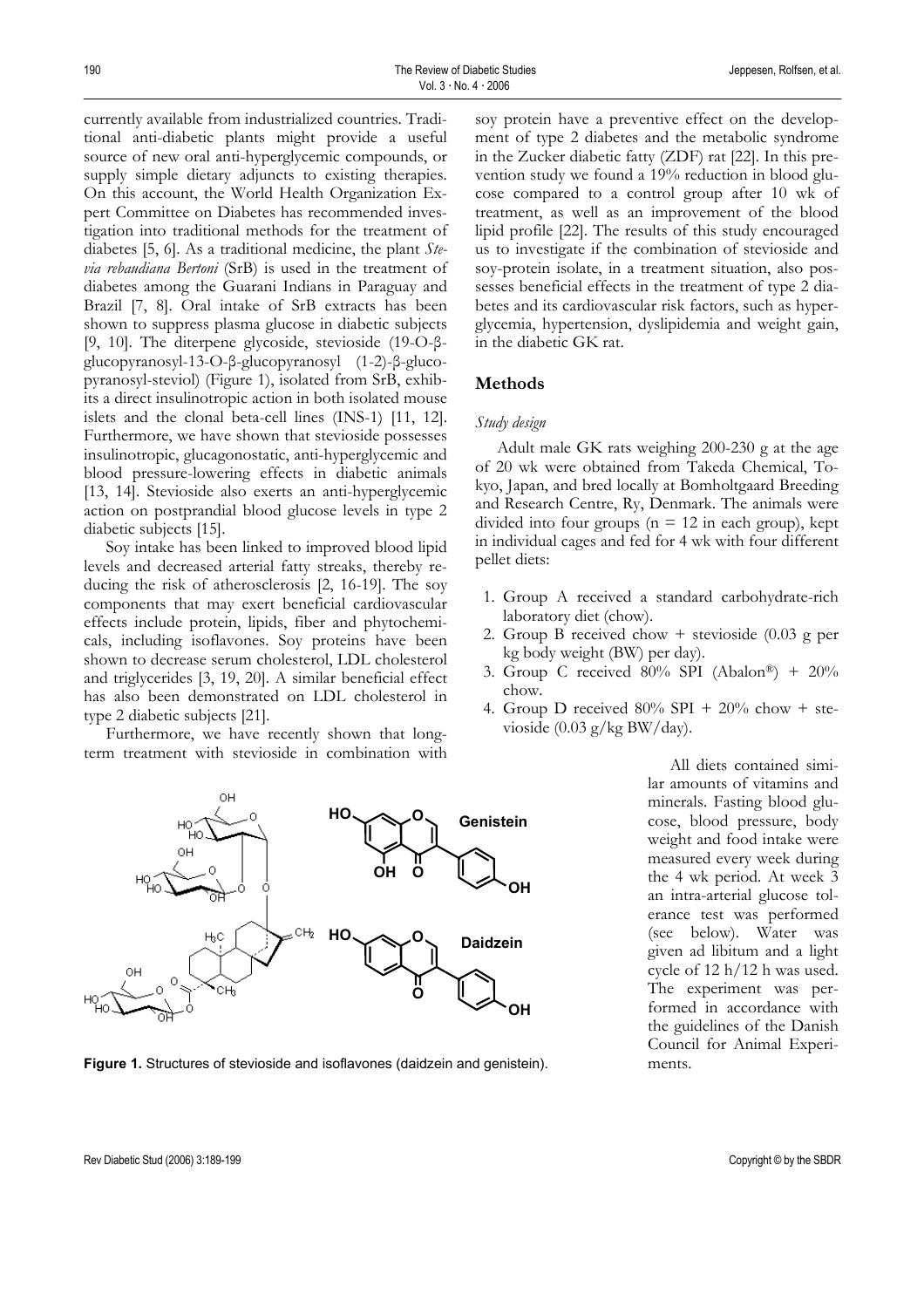#### *Stevioside and soy protein dietary supplement*

The stevioside molecule (19-O-β-glucopyranosyl-13-O-β-glucopyranosyl (1-2)-β-glucopyranosyl-steviol, Wako Chemicals, Japan) is composed of steviol, a diterpenic carboxylic alcohol, and 3 D-glucose molecules. It was dissolved in tap water and given to the GK rats in small bottles containing approximately 8 ml, dependent on the weight of the animals  $(0.03 \text{ g/kg})$ BW/day). SPI was obtained from NutriPharma A/S, London, England, mixed with chow diet (20%) and made into pellets (Brogaarden, Denmark). SPI has a high isoflavone content (approximately 3%) and 40% cotyledon fiber. Isoflavones are phytoestrogens, which are normally divided into 3 major classes, namely isoflavones, lignans, and coumestans. The major bioactive isoflavones are genistein and daidzein, which are derived from the precursor biochanin A and formononetin, respectively. The amount of isoflavones in soybean varies according to the type of soybean, geographic area of cultivation and harvest year. In addition, the isoflavone content of different soy products varies substantially as a result of different processing methods.

#### *Glucose tolerance test*

After 3 wk of feeding the GK rats were anesthetized by subcutaneous injection (1 ml/kg BW) of a mixture of 0.08 mg/ml phentanyl citrate, 2.5 mg/ml phluanisone (Janssen Pharmaceutica, Beerse, Belgium) and 1.25 mg/ml midazolame (Dumex-Alpharma, Oslo, Norway). A midline incision was made in the frontal part of the neck and the right artery was isolated. The cephalic part of the artery was closed by suture and the catheter held in position by ligatures. A hole in the artery was made caudal to the closing suture and a catheter (Tygon Microbore Tubing, Norton Performance Plastics, Akron, OH; inner diameter 0.40 mm, outer diameter 0,78 mm) was inserted 30 mm into the artery and held in position by ligatures. The free end of the catheter was exteriorized at the neck leaving 2.5 cm of the catheter outside the animal. The catheter was filled with 0.9% saline containing 10 U/nl heparin (Løvens Kemiske Fabrik, Ballerup, Denmark) and closed with a fishing line inserted into the lumen. After surgery, the animals were given 0.08 mg Naloxone intramuscularly (IM) as antidote (DuPont Pharmaceuticals, Hertfordshire, UK). Then the animals were caged individually with free access to food and water. The catheters were flushed daily with 0.2 ml saline/heparin to keep them open. After 7 days recovery, an intra-arterial glucose tolerance test

(IAGTT) was performed. Food was withheld from the animals for 12 h (water *ad libitum*) before the experiments started at 8 am.

The animals were moving freely in separate plastic cylinders. The intra-arterial catheter was connected to a polyethylene tube system (PE20, Intramedic, Becton Dickison, Sparks, MD) allowing blood sampling and infusion. Blood samples were drawn at time points from -15 to 240 minutes. Immediately after the  $\overline{0}$  minute sample D-glucose (2 g/kg BW dissolved in 0.9% saline) was administered as a bolus infusion over 20 seconds. Blood samples (250 µl) were drawn in chilled tubes containing a 3 µl aprotinin/heparin mix (7.7 mg/ml aprotinin and 2.300 IU/ml heparin). The samples were then centrifuged (10 min at 4°C and 4.000 rpm) and plasma was frozen for subsequent analysis of insulin, glucose and glucagon. The hemoglobin phase of the blood samples was dissolved in isotonic saline and infused back into the animal to avoid volume depletion. Subsequently, the animals continued the feeding study for 6 more days, and were then fasted overnight before a large blood sample was drawn in the morning (for analysis of total cholesterol, TG and FFA).

#### *Measurement of tail blood pressure, body weight and food intake*

Tail blood pressure (systolic) was measured using the Automatic System 209002 (TSE GmbH, Bad Homburg, Germany). Blood pressure was measured once a week, at the same time each week.

## *Assays*

Fasting blood glucose was measured on whole blood using One Touch equipment (Lifescan, a Johnson & Johnson company, USA). Blood samples taken during the glucose tolerance test were centrifuged (10 min at 4°C and 4.000 rpm), and glucose was determined using the GLU MPR Glucose/GOD-PAP method (Boehringer Mannheim GmbH, Mannheim, Germany). Plasma insulin and glucagon were analyzed by radioimmunoassay (RIA) kits (Linco Research, St Charles, MO). The antibody in the glucagon kit is specific for pancreatic glucagon and does not cross react with other islet polypeptides. The sensitivity of the glucagon assay is 20 pg/ml. For the insulin secretion study, insulin was analyzed by RIA using a guinea pig antiporcine insulin antibody (Novo Nordisk A/S, Bagsvaerd, Denmark) and mono-125I (tyr A14)-labeled human insulin (Novo Nordisk) as tracer as well as porcine insulin standard (Novo Nordisk). Bound and free radioactivity was separated using ethanol.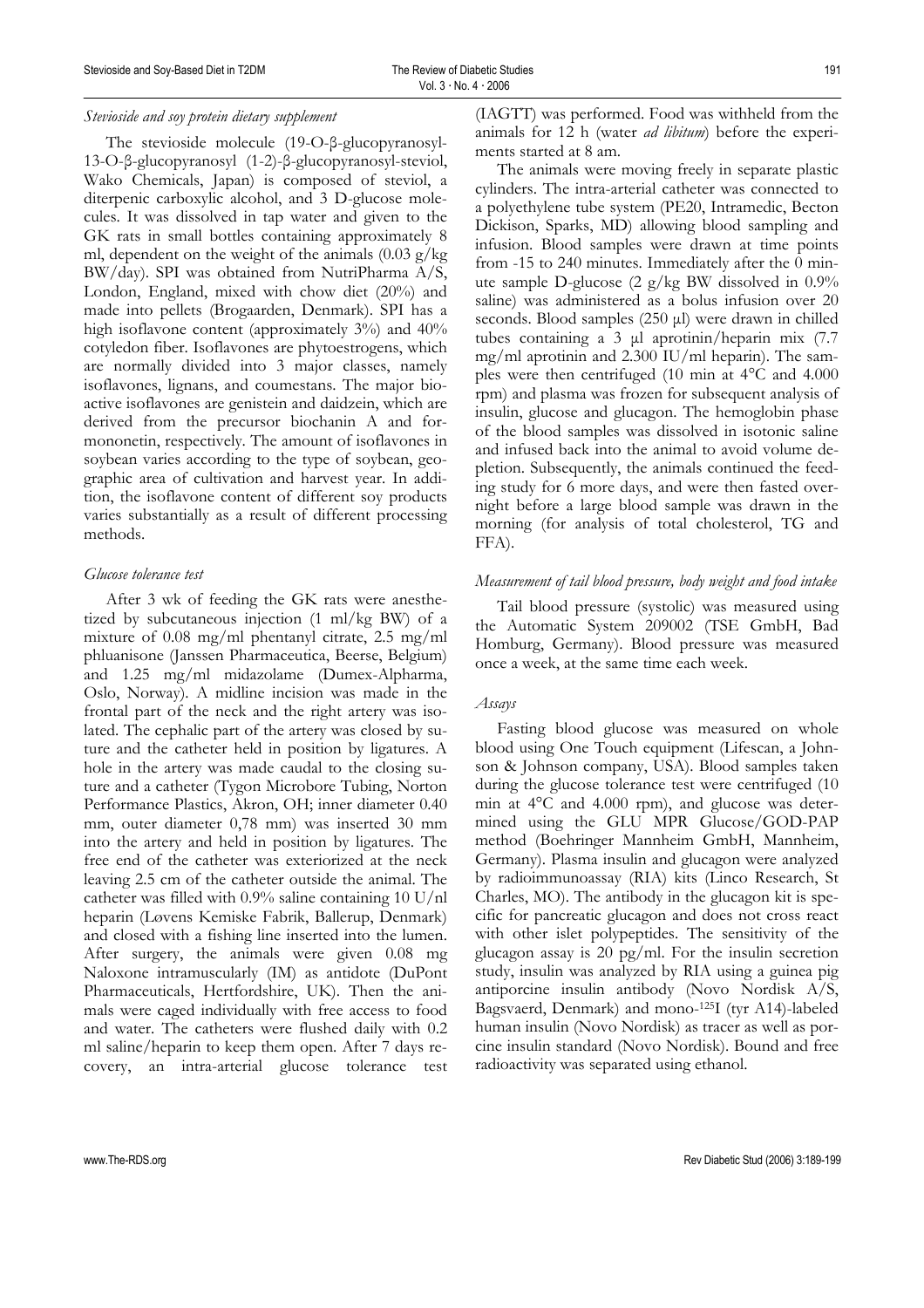| Parameter                                                                                         | Group A<br>(chow) | Group B<br>$(chow + SVS)$ | Group C<br>(SPI) | Group C<br>$(SPI + SVS)$ | $\mathsf{p}$<br>(SVS) | $\mathsf{p}$<br>(SPI) | A vs.<br>B <sup>1</sup> | C vs.<br>D <sup>1</sup> | A vs.<br>C <sup>1</sup> | A vs.<br>D <sup>1</sup> |
|---------------------------------------------------------------------------------------------------|-------------------|---------------------------|------------------|--------------------------|-----------------------|-----------------------|-------------------------|-------------------------|-------------------------|-------------------------|
| Fasting blood glu-<br>$\csc$ (mmoles/1) <sup>2</sup>                                              | $3.4 \pm 0.15$    | $3.3 \pm 0.13$            | 3.4 $\pm$ 0.14   | $3.4 \pm 0.16$           | $\overline{a}$        | $\overline{a}$        | $\overline{a}$          | $\overline{a}$          | $\overline{a}$          | $\sim$                  |
| IAUC plasma glu- 991.0 $\pm$ 96.0<br>$\csc$ (mmoles/l x<br>$240 \text{ min}$                      |                   | 757.0 $\pm$ 53.0          | $819.0 \pm 75.0$ | 439.0 $\pm$ 57.0         | 0.0001                | 0.001                 | $-24$                   | $-46$                   | $-17$                   | $-56$                   |
| IAUC first-phase<br>plasma insulin, 0-<br>$30 \text{ min (ng/ml)}$                                | $11.0 \pm 3.0$    | $19.0 \pm 4.0$            | $9.0 \pm 2.0$    | $24.0 \pm 5.0$           | 0.005                 | 0.7                   | $+72$                   | $+166$                  | $-18$                   | $+118$                  |
| IAUC plasma in-<br>sulin, 0-240 min<br>(g/ml)                                                     | $316.0 \pm 50.0$  | 375.0 $\pm 42.0$          | $218.0 \pm 22.0$ | $249.0 \pm 20.0$         | 0.2                   | 0.005                 | $+19$                   | $+14$                   | $-31$                   | $-21$                   |
| AUC plasma glu-21918 ± 1339 17024 ± 1323 26200 ± 2410 17529 ± 1819<br>cagon, 0-240 min<br>(pg/ml) |                   |                           |                  |                          | 0.0005                | 0.2                   | $-22$                   | $-33$                   | $+20$                   | $-20$                   |
| Total cholesterol<br>(mmoles/l)                                                                   | $2.5 \pm 0.07$    | $2.3 \pm 0.18$            | $2.1 \pm 0.08$   | 1.8<br>$\pm$ 0.06        | 0.01                  | 0.0005                | $-8#$                   | $-14#$                  | $-16#$                  | $-28#$                  |
| $FFA$ (mmoles/l)                                                                                  | $1.5 \pm 0.05$    | $1.4 \pm 0.09$            | $1.3 \pm 0.06$   | $1.3 \pm 0.06$           | 0.3                   | 0.02                  | $-6#$                   | 0#                      | $-13#$                  | $-13#$                  |
| TG mmoles/1                                                                                       | $0.7 \pm 0.09$    | $0.5 \pm 0.04$            | $0.5 \pm 0.04$   | $0.4 \pm 0.02$           | 0.005                 | 0.003                 | $-31#$                  | $-24#$                  | $-32#$                  | $-49#$                  |
| Systolic blood<br>pressure before<br>start (mmHg)                                                 | $170.0 \pm 3.0$   | $171.0 \pm 4.0$           | $165.0 \pm 2.0$  | $170.0 \pm 3.0$          |                       |                       |                         |                         |                         |                         |
| Systolic blood<br>pressure (mmHg)                                                                 | $174.0 \pm 2.0$   | $148.0 \pm 3.0$           | $173.0 \pm 1.0$  | $155.0 \pm 2.0$          | 0.0001                | 0.3                   | $-15$                   | $-10$                   | $-0.5$                  | $-11$                   |
| Weight (g)                                                                                        | $226.0 \pm 2.0$   | $221.0 \pm 3.0$           | $222.0 \pm 3.0$  | $204.0 \pm$<br>4.0       |                       |                       | $-2$                    | $-8$                    | $-2$                    | $-10$                   |

**Table 1.** The effect of stevioside and/or soy-protein isolate (SPI) on glycemic control and cardiovascular risk markers in the type 2 diabetic GK rat

**Legend:** Data are expressed as mean ± SEM, unless otherwise indicated. Mean treatment difference (%). - indicates decrease, + indicates increase after 4 wk of treatment (# indicates that the animals were treated for 5 wk). 1 Mean treatment difference (%). 2 whole blood before start.

## **Statistics**

Statistical analysis was carried out using the twoway ANOVA test. Differences were considered to be being significant if p < 0.05. Student's unpaired *t*-test was used to compare groups (e.g. group A and D). All data are presented as mean ± SEM unless stated otherwise. The incremental area was calculated as the area under the curve above basal (IAUC). The total area under the curve (TAUC) was calculated as the area above zero. With the aim to reduce the amount of data, mean treatment difference  $(\%)$  is shown for selected groups only (Table 1).

# **Results**

Before the start of the treatment, neither control nor the treatment groups of animals exhibited any significant differences in fasting whole blood glucose (Table 1). Figure 2 (A and B) shows that plasma glucose was suppressed after intra-arterial injection of glucose  $(2.0 \text{ g/kg})$  in the stevioside-treated groups (IAUC, group A (991  $\pm$  96 mmoles/l x 240 min) vs. group B (757  $\pm$  53 mmoles/l x 240 min), 24% reduction, and group C (819  $\pm$  75 mmoles/l x 240 min) vs. group D (439  $\pm$  57 mmoles/l x 240 min), 46% reduction;  $p < 0.001$ ), see Table 1. SPI, mixed with normal chow food in a 80/20% ratio, also suppressed plasma glucose (IAUC, group A (991  $\pm$  96 mmoles/l x 240) min) vs. group C (819  $\pm$  75 mmoles/l x 240 min) by 17%, and between group B (757  $\pm$  53 mmoles/l x 240) min) vs. D (439  $\pm$  57 mmoles/l x 240 min) by 42%; p  $\leq$  0.001). In a comparison between groups A and D, we found a reduction in plasma glucose of 56% (IAUC, group A (991  $\pm$  96 mmoles/l) vs. group D (439  $\pm$  57 mmoles/l); p < 0.001). All data are shown in Table 1.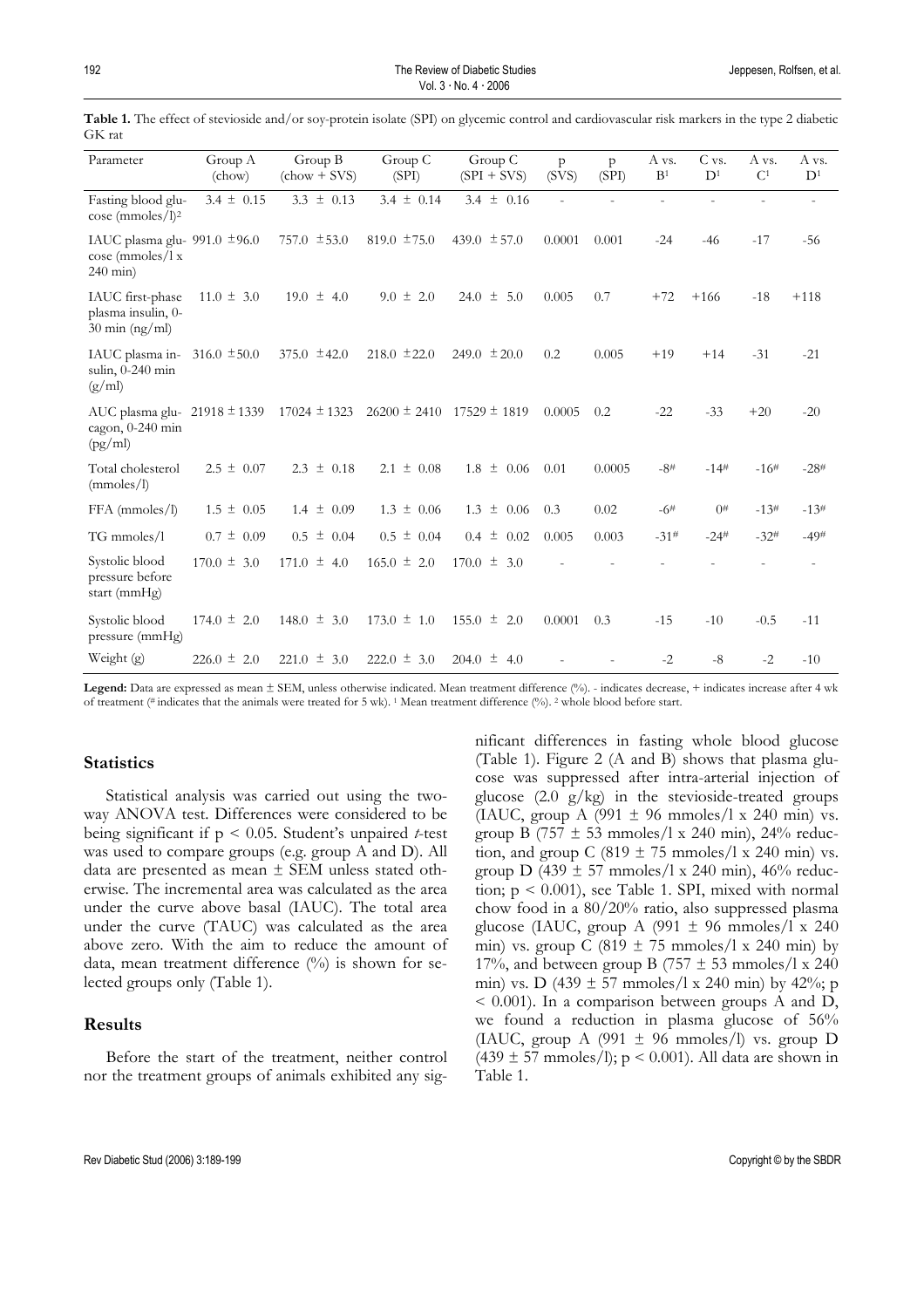

**Figure 2. Intra-arterial glucose tolerance tests in type 2 diabetic GK rats after 4 wk of treatment with four different diets.** Group A (○) with standard carbohydrate-rich laboratory diet (chow), group B (●) with chow + stevioside, group C ( $\Delta$ ) with 80% SPI + 20% chow and group D ( $\triangle$ ) with 80% SPI + 20% chow + stevioside. Glucose was administered at time point 0 (**A**). **B** shows the IAUC<sub>glucose</sub>. Results are shown as mean  $\pm$  SEM, n = 12 in each group. \* p < 0.001.

Figure 3A shows that stevioside-fed animals had a significantly higher first-phase insulin response during the IAGTT than the respective control groups (IAUC, group A (11  $\pm$  3 ng/ml x 30 min) vs. group B (19  $\pm$  4 ng/ml x 30 min), i.e. a 72% increase in insulin, and group C  $(9 \pm 2 \text{ ng/ml x } 30 \text{ min})$  vs. group D  $(24 \pm 5$ ng/ml x 30 min), i.e. a 166% increase in insulin;  $p \le$ 0.01) (Table 1). In the entire observation period, the

insulin response did not differ significantly between the group treated with stevioside and the control groups (IAUC, group A  $(316 \pm 50)$ ng/ml x 240 min) vs. group B (375  $\pm$  42 ng/ml x 240 min) and group C  $(218 \pm 22 \text{ ng/ml x } 240 \text{ min})$  vs. group D (249  $\pm$  20 ng/ml x 240 min, NS). SPI did not change firstphase insulin, but decreased insulin during the entire observation period (IAUC, group A  $(316 \pm 50 \text{ ng/ml x})$ 240 min) vs. group C  $(218 \pm 22)$ ng/ml x 240 min), a reduction of 31%, and a 34% reduction by comparison of group B (375  $\pm$  42 ng/ml x 240 min) with group D (249  $\pm$  20 ng/ml x 240 min);  $p \le 0.01$ ). When we compared groups A and D we found an increase in first-phase insulin of 118% (IAUC, group A (11  $\pm$  3 ng/ml x 30 min) vs. group D  $(24 \pm 5 \text{ ng/ml x } 30 \text{ min}); p < 0.05$ ). All data are shown in Table 1.

Figure 3B illustrates that stevioside-treated animals had a much lower glucagon level than the control group during the IAGTT (AUC group A (21918 ± 1339 pg/ml x 240 min) vs. group B (17023 ± 1323 pg/ml x 240 min) i.e. a  $22\%$  reduction, and group C  $(26200 \pm 2410)$ pg/ml x 240 min) vs. group D  $(17529 \pm 1819 \text{ pg/ml x } 240 \text{ min}),$ i.e. a 33% reduction in glucagon; p < 0.001). SPI did not significantly change the glucagon level (group A  $(21918 \pm 1339 \text{ pg/ml x } 240 \text{ min}) \text{ vs.}$ group C (26200 ± 2410 pg/ml x 240 min) and group B  $(17023 \pm 1)$ 1323 pg/ml x 240 min) vs. group  $D$  $(17529 \pm 1819 \text{ pg/ml x } 240 \text{ min}),$ NS. By comparing groups A and D we found a significant change in the

glucagon level (group A (21818  $\pm$  1339 pg/ml) vs. group D (17529  $\pm$  1819 pg/ml), p = 0.05). Data are shown in Table 1.

Figure 4A shows the effect of the four different diets on plasma cholesterol after 5 wk of treatment. Stevioside was able to lower the plasma cholesterol level after 5 wk of treatment (group A  $(2.5 \pm 0.07)$ mmoles/l) vs. group B  $(2.3 \pm 0.18 \text{ mmoles/l})$  by 8%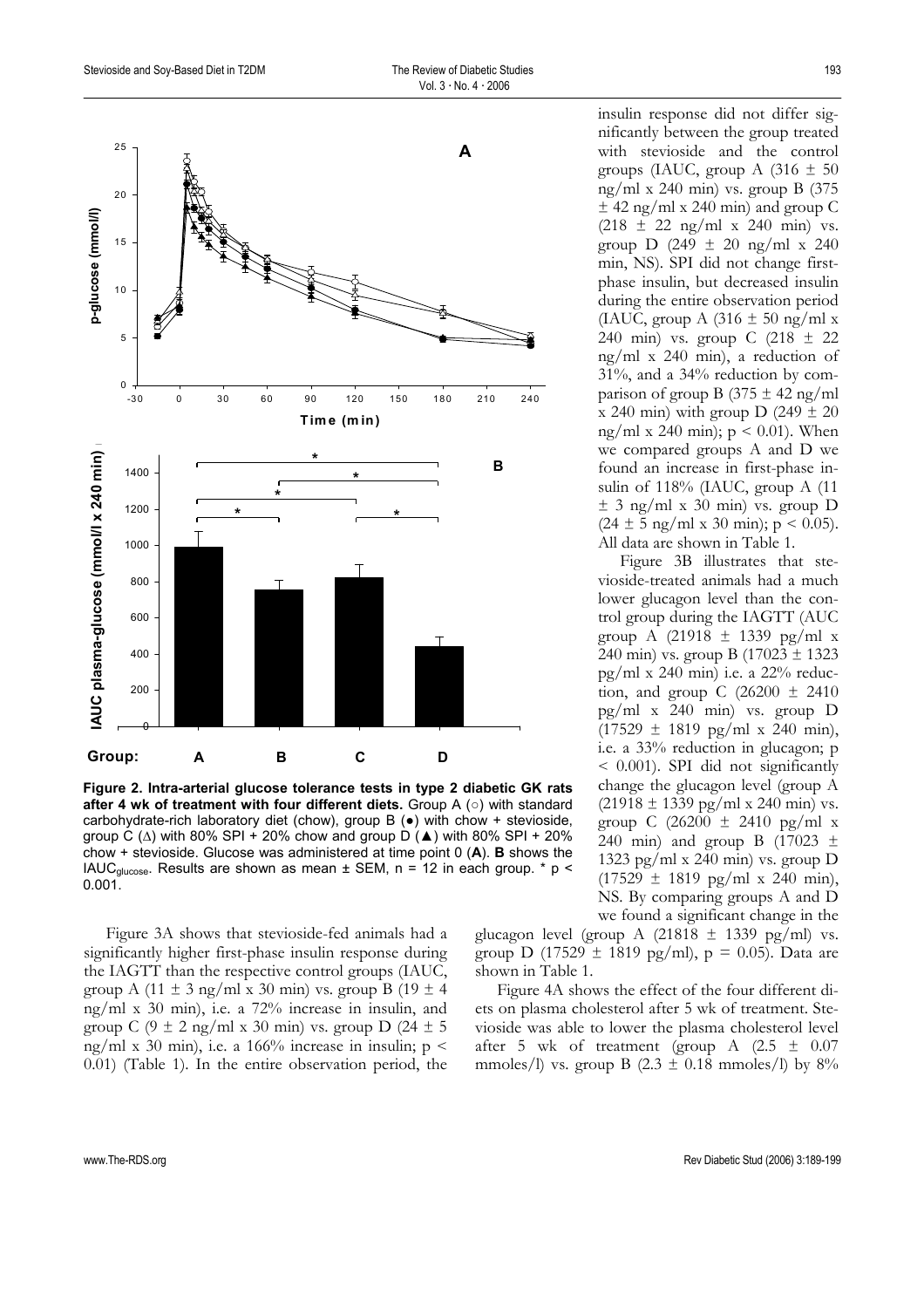

**Figure 3. The effects of 4 wk of treatment with four different diets.** Group A with standard carbohydrate-rich laboratory diet (chow), group B with chow + stevioside (0.03 g/kg BW/day), group C with 80% SPI + 20% chow and group D with 80% SPI + 20% chow + stevioside (0.03 g/kg BW/day), on first-phase insulin (**A**) and glucagon (**B**) during IAGTT. Values are shown as mean ± SEM, n = 12 in each group. \* p < 0.01, \*\* p < 0.05, \*\*\* p < 0.001.

and for group C (2.1  $\pm$  0.08 mmoles/l) vs. group D  $(1.8 \pm 0.06 \text{ mmoles/l})$  by 14%; p < 0.01). SPI seems to have a more pronounced effect on cholesterol levels (group A  $(2.5 \pm 0.07 \text{ mmoles/l})$  vs. group C  $(2.1 \pm 1.00)$ 0.08 mmoles/l) i.e. a reduction by 16%, and group B  $(2.3 \pm 0.18 \, \text{mmoles/l})$  vs. group D  $(1.8 \pm 0.06 \, \text{mmolles/l})$ mmoles/l) effectively a  $21\%$  decrease;  $p < 0.001$ ). When we compared groups A and D, we found a total cholesterol reduction of 28% (group A  $(2.5 \pm 0.07 \text{ mmoles/l})$ vs. group  $D = (1.8 \pm 0.06$ mmoles/l);  $p < 0.001$ ). Data are shown in Table 1.

Figure 4B shows that only SPI, had an effect by reducing the level of FFA by 13% (group A (1.5  $\pm$ 0.05 mmoles/l) vs. group C (1.3  $\pm$ 0.06 mmoles/l);  $p < 0.05$  and by 8% between group B (1.4 ± 0.09 mmoles/l) vs. group D  $(1.3 \pm 0.06)$ mmoles/l), NS. A comparison of groups A and D shows a 13% reduction in FFA levels (group A  $(1.5 \pm 0.05 \text{ mmoles/l})$  vs. group D  $(1.3 \pm 0.06 \text{ mmoles/l}); p \leq 0.01$ ). Data are summarized in Table 1.

Figure 4C illustrates that TG were decreased by stevioside and SPI. Stevioside was able to reduce plasma TG by 31% (group A  $(0.72 \pm 0.9 \text{ mmoles/l})$  vs. B  $(0.5 \pm$  $(0.04 \text{ mmoles/l})$  and by  $24\%$ when comparing group C (0.49  $\pm$ 0.04 mmoles/l) vs. D (0.37  $\pm$  0.02 mmoles/l), with  $p < 0.005$  in both cases. As mentioned above, SPI also reduced the TG level significantly by  $32\%$  (group A (0.72  $\pm$ 0.09 mmoles/l) vs. group C (0.49  $\pm$  0.04 mmoles/l) and by 26% when comparing group B (0.5  $\pm$ 0.04 mmoles/l) vs. group D (0.37  $\pm$  0.02 mmoles/l), with  $p < 0.005$ in both cases. A comparison between group A  $(0.72 \pm 0.09)$ mmoles/l) and group D (0.37  $\pm$ 0.02 mmoles/l) shows a 49% decrease in TG. Data are presented in Table 1.

As illustrated in Figure 5, before the start of treatment with stevioside and SPI, there were no

significant differences in systolic blood pressure between the control and the experimental groups of rats  $(p = 0.4)$  (Table 1). After the 4-wk study period, a significant, 10-15% decrease in systolic blood pressure was observed in the groups treated with stevioside (group A (174  $\pm$  2 mmHg) vs. group B (148  $\pm$  3 mmHg), 15% decrease and group C (173  $\pm$  1 mmHg) vs. group D (155  $\pm$  2 mmHg), 10% decrease; p <

Rev Diabetic Stud (2006) 3:189-199 Copyright © by the SBDR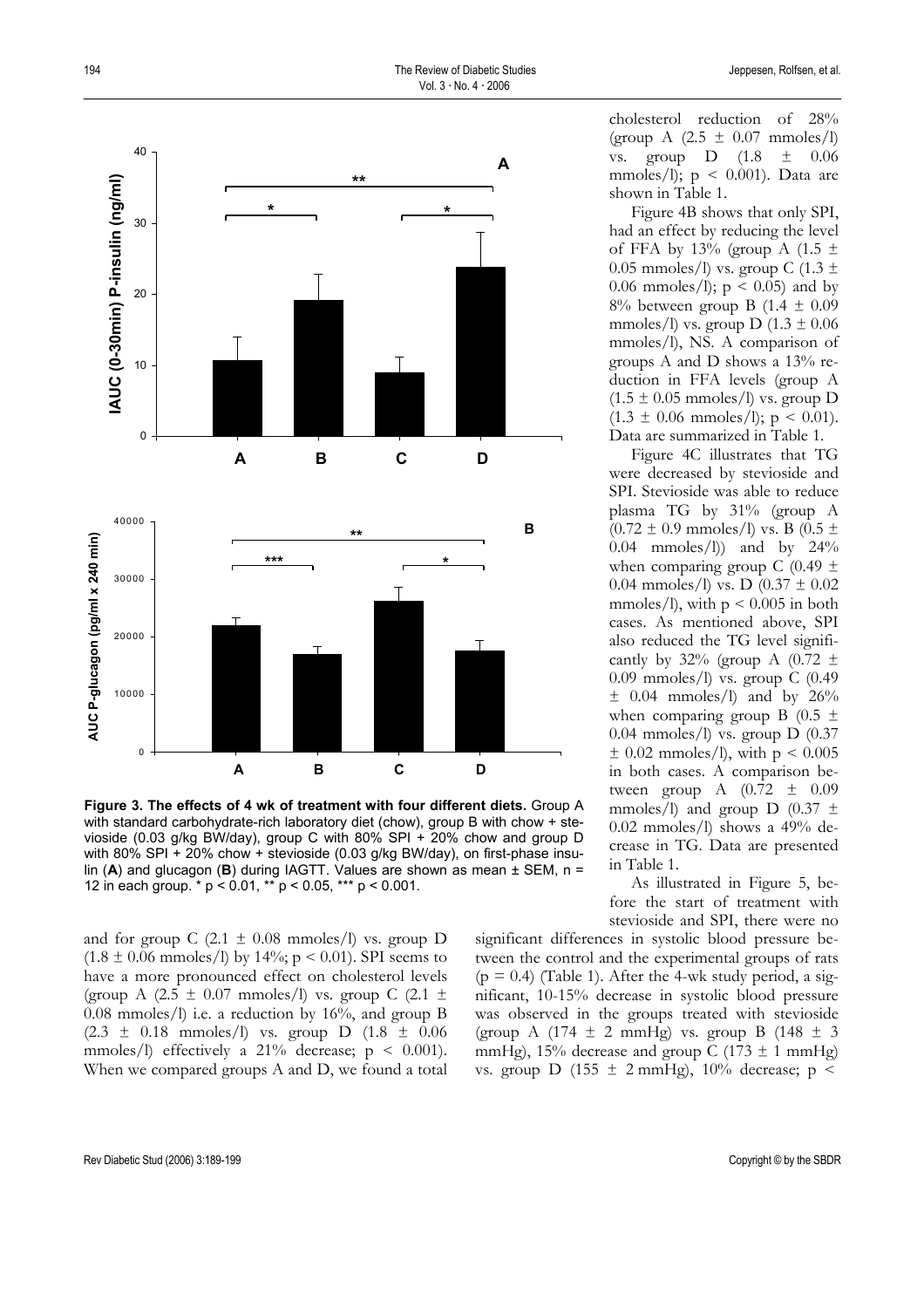

**Figure 4.** The effects on fasting plasma cholesterol (**A**), FFA (**B**) and TG (**C**) after 5 wk of treatment with four different diets. Group A with standard carbohydrate-rich laboratory diet (chow), group B with chow + stevioside, group C with 80% SPI + 20% chow and group D with 80% SPI + 20% chow + stevioside. Values are shown as mean ± SEM, n = 12 in each group. \* p < 0.01, \*\* p < 0.001, \*\*\* p < 0.05, \*\*\*\*  $p < 0.005$ .

0.001). Stevioside resulted in a progressive lowering of blood pressure after 2 wk of treatment and beyond (p  $\leq$  0.05) (Figure 5). SPI did not change the blood pressure significantly (group A (174  $\pm$  2 mmHg) vs. group C (173  $\pm$  1 mmHg) and group B (148  $\pm$  3 mmHg) vs. group D (155  $\pm$  2 mmHg); p = 0.3. A comparison between groups A and D showed an 11% reduction in the systolic blood pressure (group A  $(174 \pm 2 \text{ mmHg})$ vs. group D (155  $\pm$  2 mmHg); p < 0.001).

Stevioside was also observed to reduce body weight. A reduction of  $2\%$  was found by comparison between group A (226  $\pm$  2 g) and group B (221  $\pm$  3 g) and an 8% reduction was found by comparison of group C (222  $\pm$  3 g) and group D (204  $\pm$  4 g), p < 0.001 (Table 1 and Figure 6). Similarly, SPI decreased the body weight by  $2\%$  (group A (226  $\pm$  2 g) vs. group C (222  $\pm$  3 g)) and by 8% when comparing group B  $(221 \pm 3 \text{ g})$  with group D  $(204 \pm 4 \text{ g})$ , both with p < 0.001. Stevioside in combination with SPI had an even more significant effect on the body weight in reducing it by 10% after the 4 wk treatment period (group A  $(226 \pm 2 \text{ g})$  vs. group D  $(204 \pm 4 \text{ g})$ ; p < 0.00049) (Table 1 and Figure 6).

## **Discussion**

In the present study we have demonstrated that the long-term administration of stevioside in combination with SPI (Abalon®) exerts beneficial effects on blood glucose, blood pressure and lipid levels in the type 2 diabetic GK rat. Our study corroborates previous results, which demonstrated that stevioside, the main component of the dry matter of leaves of SrB, has *per se* an anti-hyperglycemic and blood pressure-lowering effect in the diabetic GK rat [12]. In addition to the previous results, the present study have shown that the glucose lowering and insulinotropic effects of stevioside are enhanced when given in combination with SPI. Only plasma glucose was lowered by SPI, but it did not have a significant effect on glucagon levels, as shown in the comparison between groups A and C (Figures 2 and 3). However, there are obviously differences depending on which compound is used. While rebaudioside A did not show significant effects on glucose, glucagon and insulin responses in GK rats, an earlier study demonstrated that the compound used in the present study had a much higher efficacy [13, 23].

Type 2 diabetes is a chronic metabolic disorder that results from insulin resistance and defects in firstphase insulin secretion. Also it is characterized by a relative excess in glucagons and pancreatic α-cell dysfunction [24]. The suppression of circulating glucagon concentrations reduces blood glucose levels [25].

www.The-RDS.org **Rev Diabetic Stud (2006) 3:189-199** Rev Diabetic Stud (2006) 3:189-199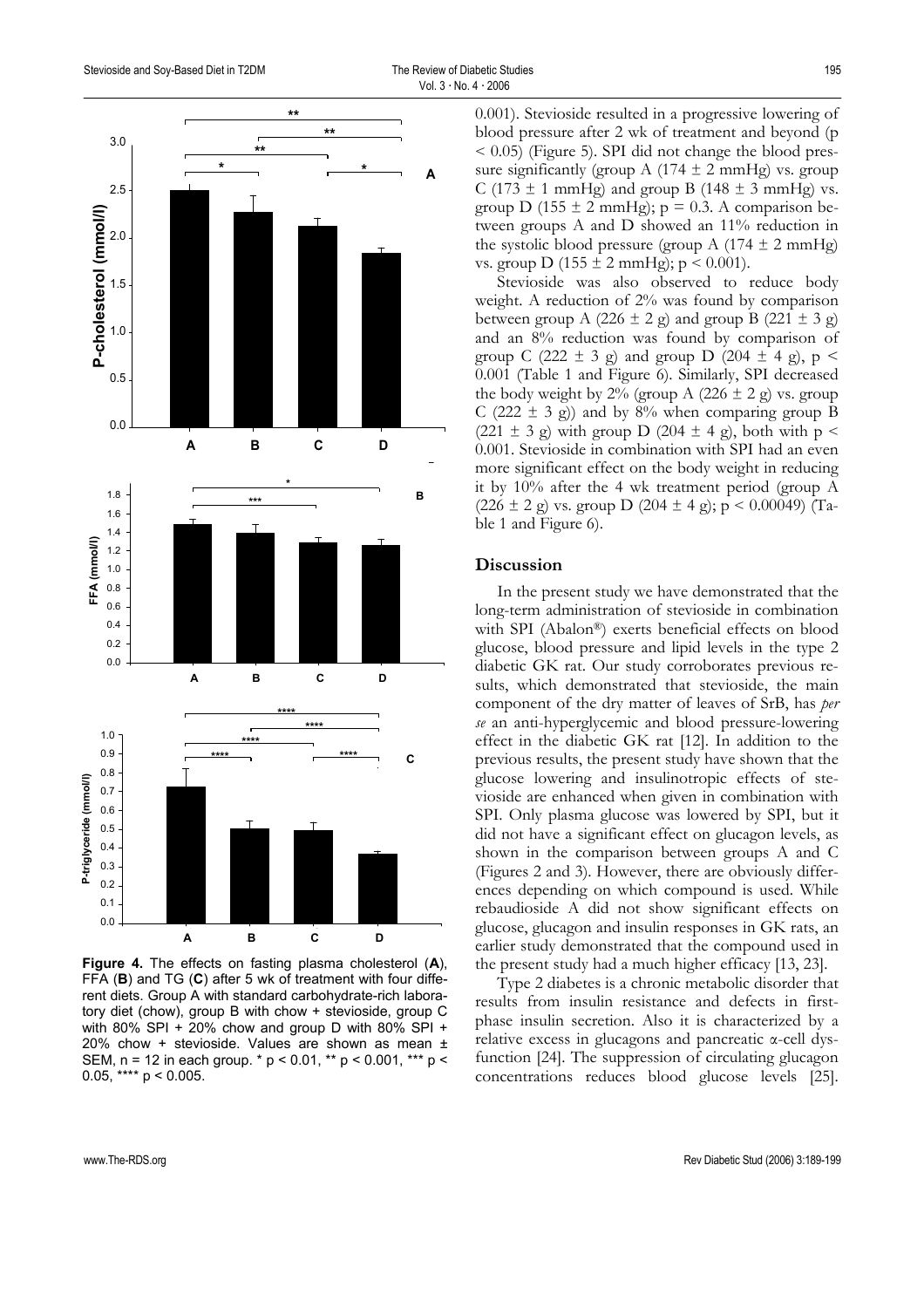Therefore, agents that inhibit glucagon secretion or action, are beneficial for diabetic patients.



**Figure 5. The effects of the four different diets after 4 wk of treatment on systolic blood pressure.** Group A (○) with standard carbohydrate-rich laboratory diet (chow), group B ( $\bullet$ ) with chow + stevioside, group C ( $\Delta$ ) with 80% SPI + 20% chow and group D  $(A)$  with 80% SPI + 20% chow + stevioside. Data are shown as mean  $\pm$  SEM, n = 12 in each group.

In experimental diabetes, an abnormal α-cell function is characterized by an impaired response to glucose and certain glucose metabolites that probably results from a specific defect in glucose recognition [26]. The abnormal α-cell function seems to be attributable to insulin deficiency and also to an abnormal metabolic state secondary to relative insulin deficiency [27]. In this context, it is interesting that plasma glucagons were decreased by 29% during the IAGTT in the stevioside-treated groups compared with the control group, and that the effect seems to be further enhanced when soy protein is added, where we found a lowering effect of 49%. Similarly, stevioside has recently been shown to reduce the palmitate-stimulated glucagon release from α-cells [28]. Clearly, SPI alone had no significant effect on glucagons. Therefore, stevioside has an accentuated effect on α-cell function.

In another study, we have addressed the question whether stevioside in the fasting state causes hypoglycemia, as does the treatment with sulphonylureas [14]. In this previous study we demonstrated that a bolus infusion of stevioside in the fasting state did not cause hypoglycemia in the normal or diabetic rat. This result was further supported by an *in vitro* study, which shows that the effects of stevioside fade at glucose concentrations comparable with normoglycemia [11, 12]. These beneficial properties of stevioside may be of high clinical relevance for the treatment of type 2 diabetes as it seems to have the potential to become an effective and competitive therapeutic. The long-term administration of stevioside and/or soy-protein isolate in GK rats did not influence fasting blood glucose, insulin, and glucagon, while it markedly improved glucose tolerance.

The long-term prognosis of type 2 diabetes relies on the treatment of hyperglycemia, and also on coexisting conditions, such as hypertension, dyslipidemia and obesity, as delineated in the United Kingdom Prospective Diabetes Study (UKPDS) [29-32]. Consequently, the pharmacologic intervention in type 2 diabetes should also aim to lower blood pressure and lipid concentration. The present study corroborates our previous findings that long-term stevioside treatment had a significant blood pressure-lowering effect from week 2 onwards [14]. Interestingly, a blood pressure-lowering effect has also been reported in nondiabetic hypertensive subjects who were treated with stevioside for 2 years [33]. No adverse effects on lipid or glucose were reported in these non-diabetic subjects. Although the mechanism underlying the antihypertensive effect of stevioside is still not clear, it is believed that blood pressure-lowering is mediated through a calcium antagonistic mechanism [34, 35].



**Figure 6. Body weight after treatment with four different diets after 4 wk.** Group A (○) with standard carbohydrate-rich laboratory diet (chow), group B (●) with chow + stevioside, group C ( $\Delta$ ) with 80% SPI + 20% chow and group D  $(A)$  with 80% SPI + 20% chow + stevioside. Data are shown as mean  $\pm$  SEM, n = 12 in each group.

Many animal and human studies have examined whether the consumption of soy-containing diets has an effect on glucose and lipid metabolism. Early stud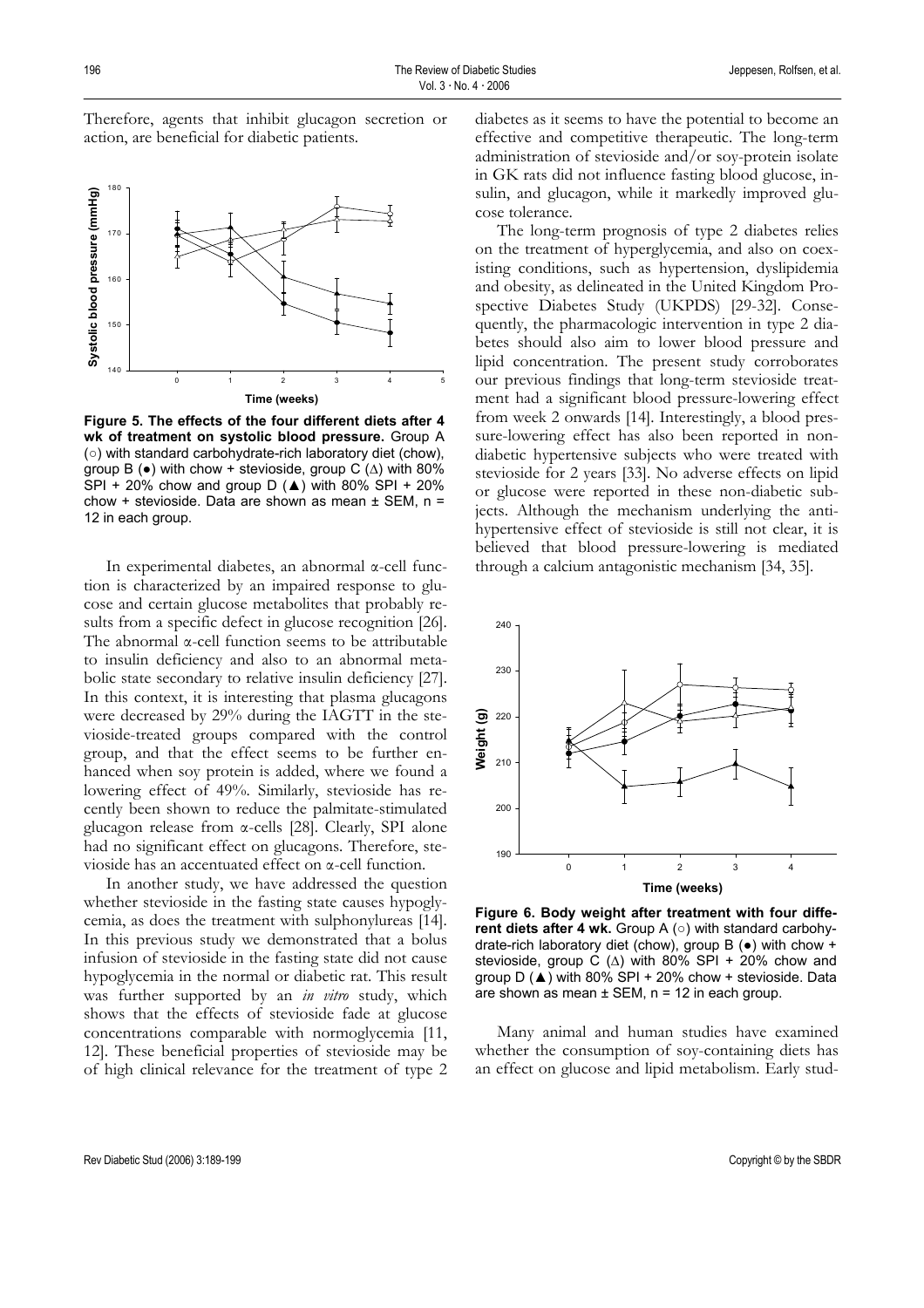ies in healthy human subjects showed that soy polysaccharides reduce postprandial glucose and TG concentration [36, 37], suggesting that polysaccharides in soy may have beneficial effects against impaired glucose tolerance and hyperlipidemia. The beneficial effect may also be due to the proteins included in soy. In one study, soy protein performed better than casein by inducing a lower postprandial insulin-glucagon ratio in healthy and hypercholesterolemic subjects [38]. Soy proteins are rich in arginine and glycine, which can influence insulin and glucagon secretion from the pancreas. In this study, we observed that soy protein decreased plasma insulin compared to a normal chow diet (Table 1). Thus, the decrease in cholesterol seen with soy protein may be due to the decreased insulinglucagon ratio caused by arginine and glycine [39]. In healthy subjects, Lang *et al*. observed no effect of protein supplement (soy, other vegetable protein and animal proteins) on plasma glucose, insulin, or glucagon, but the kinetics of glucose, insulin and glucagon were different after ingestion of different sources of protein in a mixed meal [40].

Recently, Lavigne *et al*. evaluated the effect of controlled feeding with various types of dietary proteins on glucose tolerance and insulin sensitivity in healthy Wistar rats [41]. The rats were fed isoenergetic diets containing casein, cod or soy protein for 28 days. Rats fed with cod and soy protein had lower fasting plasma glucose and insulin concentrations than rats fed with casein. After an intravenous glucose load (1.5 ml/kg body weight of 85% glucose in saline), rats fed with cod and soy protein had lower incremental areas under the glucose response curves for glucose than rats fed with casein, suggesting that cod and soy proteins improve glucose tolerance. This phenomenon is consistent with our data as IAUC<sub>glucose</sub> was decreased by 21% in the group fed with soy protein compared with normal chow diet (Table 1). This points to an improvement in peripheral insulin sensitivity. However, the lower plasma insulin concentration observed in animals fed with soy protein may be in part due to the decreased pancreatic insulin release or to the increased hepatic insulin removal, or possibly due to both in combination. Interestingly, there seems to be a markedly improvement in glucose tolerance in the group receiving both soy protein and stevioside (Table 1).

A better option would be the prevention or delay of type 2 diabetes onset and the metabolic syndrome could be prevented or delayed. In another study, we have shown that stevioside in combination with a soybased diet was able to delay the onset of diabetes in ZDF rats if the animals were treated from the age of 8 wk onwards [22]. In this study, after 9 wk of treatment, we detected a significantly greater reduction in the IAUCglucose during the first 30 minutes of IAGTT in the stevioside-treated rather than in the non-treated group (by  $19\%, p < 0.001$ ) [22].

In the present study, we detected a beneficial effect of SPI on blood lipids in the GK rat. When comparing soy protein with the chow diet, we found that SPI was able to decrease total cholesterol by 19%, FFA by 15% and TG by 47%. A synergistic effect on total cholesterol and TG was observed when stevioside was added (Table 1). We are aware that the concentration of SPI in the diet was high (80%) and that energy intake may be different because of the low fat content in the soybased diet compared to the chow diet. However, there was no significant difference in food intake between the four groups (data not shown). Therefore, it appears that soy-based diets may provide benefits in conditions associated with impaired glucose tolerance, dyslipidemia, and reduced insulin sensitivity.

High-fiber diets are also known to have beneficial effects on the lipid metabolism. However, in the present study, it was not clear whether the beneficial effect on plasma lipids was due to soy protein, isoflavones, or cotyledon fiber. Vedavanam *et al*. suggested that soy isoflavones may be beneficial for diabetic subjects due to their estrogenic activity and their ability to prevent glucose-induced lipid peroxidation and because they inhibit intestinal glucose uptake by decreasing sodium-dependent glucose transporter, resulting in a reduction of postprandial hyperglycemia [42]. Mezei *et al*. demonstrated that isoflavones improve lipid and glucose metabolism by acting as a PPAR agonist [43]. An isoflavone-containing soy extract doubled PPARdirected gene expression, and a similar induction was observed when the soy isoflavones genistein or daidzein were used to treat cells. This may be an explanation why isoflavones in soy protein have a beneficial effect on lipid and glucose metabolism, as also illustrated in the present study.

In conclusion, long-term treatment with stevioside in combination with SPI improves first-phase insulin response, suppresses glucagon level and has antihyperglycemic effects in the diabetic GK rat. The combination of stevioside and SPI seems to lower blood lipids, such as total cholesterol, TG and FFA, and elicits a body weight reduction. Additionally, stevioside causes a pronounced suppression of systolic blood pressure in the diabetic GK rat. The combination of stevioside and the SPI appears to have the potential for an effective treatment for a number of the metabolic syndrome features, such as hyperglycemia,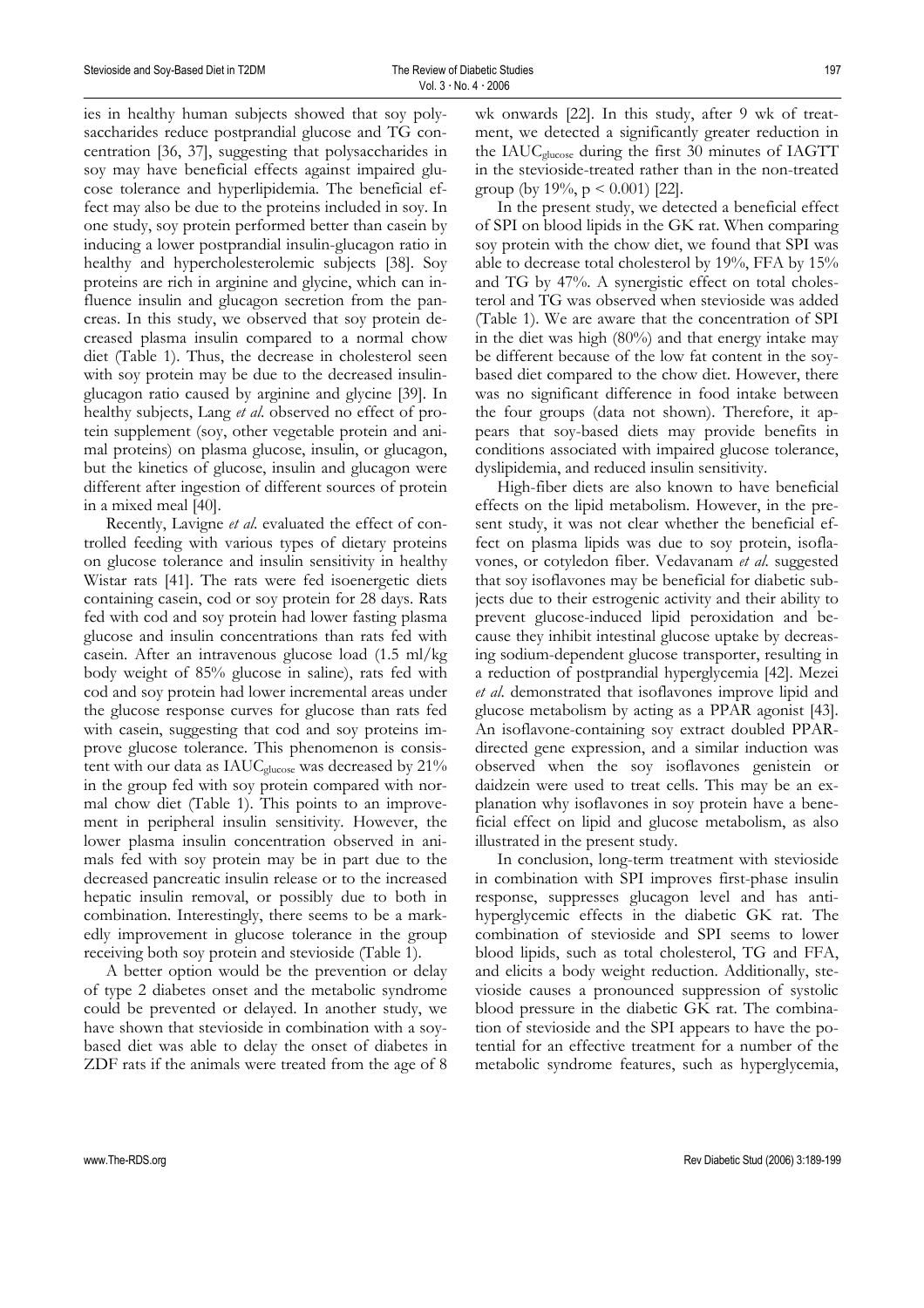hypertension and dyslipidemia. Whether these promising results can contribute to a new treatment or a means of prevention remains to be determined in a long-term clinical study with type 2 diabetic subjects.

**Acknowledgments**: The authors wish to thank Kirsten Eriksen, Dorthe Rasmussen and Tove Skrumsager for their skilful technical assistance. The study was supported by

## ■ **References**

- 1. **Zimmet PJ.** The global epidemiology of non-insulin dependent diabetes mellitus and the metabolic syndrome. *Diabetes Complications* 1997. 11:60-68.
- 2. **Adams M, Golden D, Anthony M, Register T, William JK.** The inhibitory effect of soy protein isolate on atherosclerosis in mice does not require the presence of LDL receptor or alteration of plasma lipoproteins. *J Nutr* 2002. 132:43-49.
- 3. **Clarkson TB.** Soy phytoestrogenes and cardiovascular disease. *J Nutr* 2002. 132:566S-569S.
- 4. **Kahn SE.** The relative contribution of insulin resistance and beta cell dysfunction to the pathophysiology of Type 2 diabetes. *Diabetologia* 2003. 46:3-19.
- 5. **Watt J, Wood C** (Eds). Talking health: conventional and complementaty approaches. London, R Soc Med, 1998.
- 6. **WHO Expert Committee**. Diabetes Mellitus. 2nd Geneva, World Health Org Tech Rep Ser 646, 1980.
- 7. **Soejarto DD, Kinghorn AD, Farnsworth NR.** Potential sweetining agent of plant origin III: Organo leptic evaluation of Stevia leaf herbarium samples for sweetness Econ Bot, 1983.
- 8. **Bertoni MS.** El Caa-e-he (Eupatorium rebaudianum, especies novas). *Rev Agr Assuncion* 1899. 1:35-37.
- 9. **Oviedo CA, Fronciani G, Moreno R, Maas LC.** Accion hipoglicemiante de la Stevia rebaudiana Bertoni. *Excerpta Medica* 1979. 209:92.
- 10. **Curi R, Alvarez M, Bazotte RB, Botion LM, Godoy JL, Bracht A.** Effect of Stevia rebaudiana on glucose tolerance in normal adult humans. *Braz J Biol Res* 1986. 19:771-774.
- 11. **Jeppesen PB, Gregersen S, Hermansen K.** Stevioside and steviol stimulate insulin secretion from isolated mouse islets. *Diabetologia* 1996. A125:472.
- 12. **Jeppesen PB, Gregersen S, Poulsen CR, Hermansen K.** Stevioside acts directly on pancreatic beta cells to secrete insulin: Actions independent of cyclic adenosine monophosphate and adenosine triphosphate-sensitive K-channel activity. *Metabolism* 2000. 49:208-214.
- 13. **Jeppesen PB, Gregersen S, Alstrup KK, Hermansen K.** Stevioside induces antihyperglycaemic, insulinotropic and glucagonostatic effects in vivo: studies in the diabetic Goto-Kakizaki (GK) rats. *Phytomedicine* 2002. 9(1):9-14.
- 14. **Jeppesen PB, Gregersen S, Rolfsen SE, Jepsen M, Colombo M, Agger A, Xiao J, Kruhøffer M, Orntoft T, Hermansen K.** Anti-hyperglycemic and blood pressurereducing effects of stevioside in the diabetic Goto-Kakizaki (GK) rat. *Metabolism* 2003. 52(3):372-378.
- 15. **Gregersen S, Jeppesen PB, Holst JJ, Hermansen K.** Acute effects of the diterpene glucoside, stevioside, in type 2 Diabetic patients. *Metabolism* 2003. 53:73-76.
- 16. **Yamakoshi J, Piskula M, Izumi T, Tobe K, Saito M, Kataoka S, Obata A, Kikuchi M.** Isoflavone aglycone-rich

grants from the Danish Research Agency - Ministry of Science Technology and Innovation, Novo Nordisk Foundation, the Research Foundation of Aarhus University, the Faculty of Health Science (Aarhus University), Aarhus Sygehus Forskningsfond, the VELUX Foundation and Nutri Pharma ASA, Oslo, Norway, which also provided the SPI Abalon® used in this study.

extract without soy protein attenuates atheroscierosis development in cholesterol-fed rabbits. *J Nutr* 2000. 130:1887-1893.

- 17. **Iqbal MJ, Yaegashi S, Ahsan R, Lightfoot DA, Banz W.** Differentially abundant mRNA's in rat liver in response to diets containing soy protein isolate. *J Physiol Genomics* 2002. 11:219-226.
- 18. **Anthony MS.** Soy and cardiovascular disease: cholesterol lowering and beyond. *J Nutr* 2000. 130:662S-663S.
- 19. **Nestel P.** Role of soy protein in cholesterol-lowering: hoe good is it? *Arterioscler Thromb Vasc Biol* 2002. 22:1743-1744.
- 20. **Anderson JW, Johnstone BM, Cook-Newell ME.** Metaanalysis of the effects of soy protein intake on serum lipids. *New Engl J Med* 1995. 333:276-282.
- 21. **Hermansen K, Sondergaard M, Hoje L.** Beneficial effects of a soy-based dietary supplement on lipid levels and cardiovascular risk markers in type 2 diabetic subjects. *Diabetes Care* 2001. 24(2):228-233.
- 22. **Dyrskog SE, Jeppesen PB, Colombo M, Abudula R, Hermansen K.** Preventive effects of soy-based diet supplemented with stevioside on the development of the metabolic syndrome and type 2 diabetes in Zucker Diabetic fatty rats. *Metabolism* 2005. 54:1181-1188.
- 23. **Dyrskog SE, Jeppesen PB, Chen J, Christensen LP, Hermansen K.** The diterpene glycoside, rebaudioside A, does not improve glycemic control or affect blood pressure after eight weeks treatment in the Goto-Kakizaki rat. *Rev Diabet Stud*  2005. 2(2):84-91.
- 24. **Unger RH.** Role of glucagon in the pathogenesis of diabetes: The status of the controversy. *Metabolism* 1978. 27:1691-1709.
- 25. **Shah P, Vella A, Basu A.** Lack of suppression of glucagon contributes to post-prandial hyperglycaemia in subject with type 2 diabetes mellitus. *J Clin Endocrinol Metab* 2000. 85:4053- 4059.
- 26. **Hermansen K.** Characterisation of the abnormal pancreatic D and A cell function in streptozotocin diabetic dogs: studies with D-glyceraldehyde, dihydroxyacetone, D-mannoheptulose, D-glucose and L-arginine. *Diabetologia* 1981. 21:489-494.
- 27. **Hermansen K, Schmitz O, Orskov H.** Reversal of D- and A-cell insensitivity to glucose in alloxan-diabetic dogs by treatment with the artificial beta cell (Biostator). *Diabetes* 1985. 34:260-266.
- 28. **Hong J, Chen L, Jeppesen PB, Nordentoft I, Hermansen K.** Stevioside counteract the alpha cell hypersecretion caused by long-term palmitate exposure. *Am J Physiol Endocrinol Metab*  2006. 290:416-422.
- 29. **UK Prospective Diabetes Study Group.** Intensive bloodglucose control with sulfonylureas or insulin compared with conventional treatment and risk of complications in patients with type II diabetes (UKPDS33). *Lancet* 1998. 352:854-865.
- 30. **UK Prospective Diabetes Study Group.** Tight blood pressure control and risk of macrovascular and microvascular complication in type II diabetes (UKPDS 38). *BMJ* 1998.